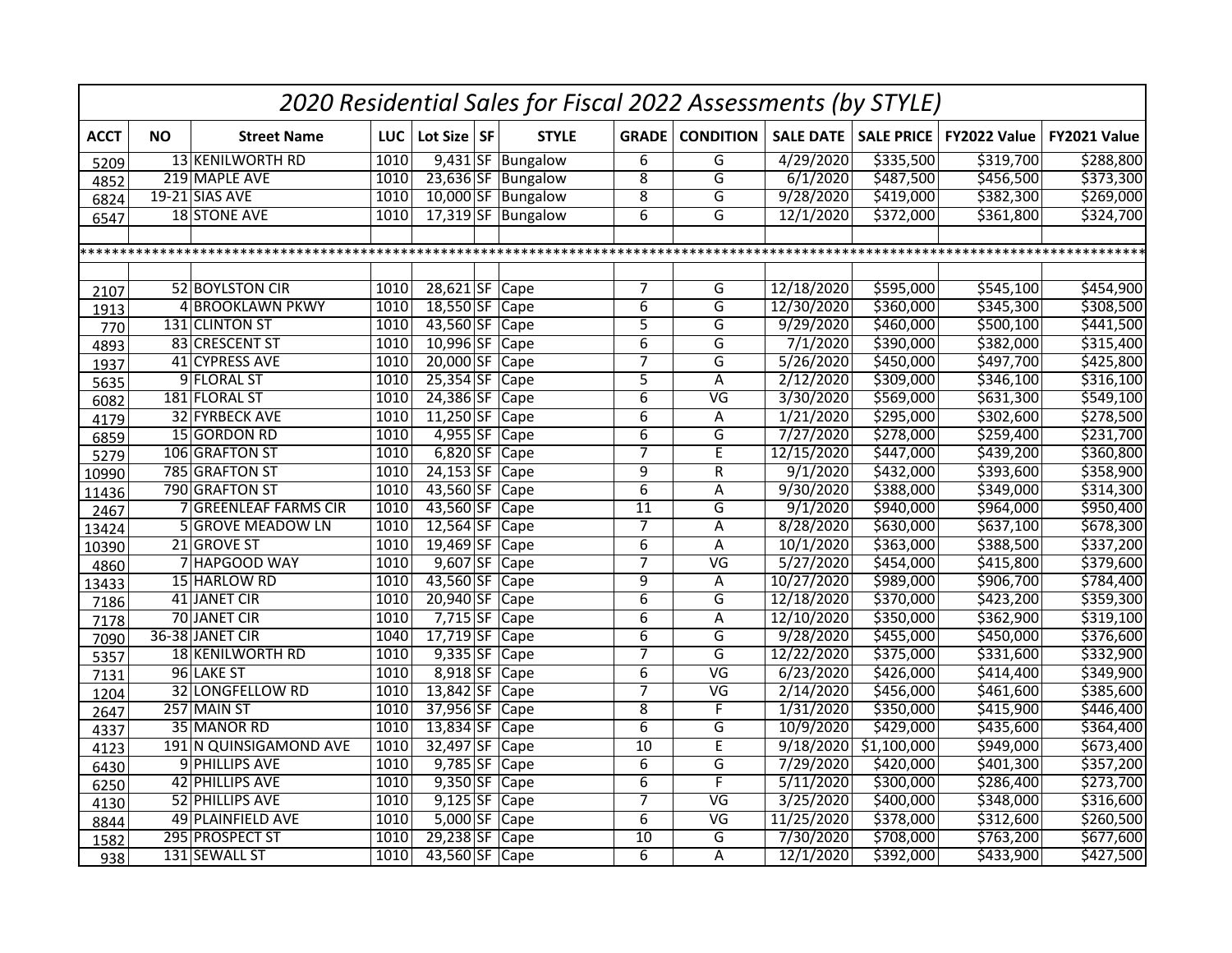|             | 2020 Residential Sales for Fiscal 2022 Assessments (by STYLE) |                          |            |                |  |                    |                 |                          |                  |                   |                       |              |  |
|-------------|---------------------------------------------------------------|--------------------------|------------|----------------|--|--------------------|-----------------|--------------------------|------------------|-------------------|-----------------------|--------------|--|
| <b>ACCT</b> | <b>NO</b>                                                     | <b>Street Name</b>       | <b>LUC</b> | Lot Size SF    |  | <b>STYLE</b>       |                 | <b>GRADE</b> CONDITION   | <b>SALE DATE</b> | <b>SALE PRICE</b> | FY2022 Value          | FY2021 Value |  |
| 4703        |                                                               | <b>20 SHADY LANE AVE</b> | 1010       | 7,539 SF Cape  |  |                    | 6               | G                        | 8/14/2020        | \$324,000         | \$368,200             | \$304,900    |  |
| 4947        |                                                               | <b>15 SHERWOOD AVE</b>   | 1010       | $10,455$ SF    |  | Cape               | $\overline{6}$  | G                        | 4/30/2020        | 5402,900          | \$389,400             | \$346,300    |  |
| 1926        |                                                               | 57 SHIRLEY RD            | 1010       | 21,715 SF Cape |  |                    | 7               | $\overline{\mathsf{VG}}$ | 11/9/2020        | \$495,000         | \$445,100             | \$360,700    |  |
| 2367        |                                                               | 88 SPRING ST             | 1010       | 43,560 SF      |  | Cape               | 10              | $\overline{\mathsf{G}}$  | 7/28/2020        | \$775,000         | \$841,100             | \$772,500    |  |
| 2249        |                                                               | 152 SPRING ST            | 1010       | 20,000 SF Cape |  |                    | व               | $\overline{\mathsf{G}}$  | 1/16/2020        | \$445,000         | \$512,800             | \$479,000    |  |
| 2510        |                                                               | 325 SPRING ST            | 1010       | 35,005 SF      |  | Cape               | $\overline{11}$ | G                        | 1/8/2020         | \$725,000         | $\overline{$}771,500$ | \$714,900    |  |
| 10565       |                                                               | 5 STONEY HILL RD         | 1010       | 43,560 SF      |  | Cape               | $\overline{8}$  | $\overline{\mathsf{A}}$  | 1/17/2020        | 5707,500          | \$784,000             | \$845,200    |  |
| 7615        |                                                               | 8 TAVERN ST              | 1010       | 24,036 SF      |  | Cape               | 9               | $\overline{\mathsf{G}}$  | 10/23/2020       | \$660,000         | \$653,800             | \$554,100    |  |
| 8255        |                                                               | 390 WALNUT ST            | 1010       | 34,550 SF      |  | Cape               | $\overline{6}$  | Α                        | 5/1/2020         | \$460,000         | \$512,700             | \$496,000    |  |
| 6482        |                                                               | 34 WILLARD AVE           | 1010       | $8,968$ SF     |  | Cape               | $\overline{6}$  | $\overline{\mathsf{VG}}$ | 6/30/2020        | \$365,000         | \$325,300             | \$254,000    |  |
| 5101        |                                                               | 43 WOODLAND RD           | 1010       | 11,250 SF Cape |  |                    | $\overline{7}$  | $\overline{\mathsf{VG}}$ | 10/21/2020       | \$460,000         | 5400,700              | \$377,400    |  |
|             |                                                               |                          |            |                |  |                    |                 |                          |                  |                   |                       |              |  |
|             |                                                               |                          |            |                |  |                    |                 |                          |                  |                   |                       |              |  |
|             |                                                               |                          |            |                |  |                    |                 |                          |                  |                   |                       |              |  |
| 12021       |                                                               | 8 AMHERST RD             | 1010       | 21,435 SF      |  | Colonial           | 11              | G                        | 8/27/2020        | \$710,000         | \$687,000             | \$647,200    |  |
| 13127       |                                                               | <b>14 APPALOOSA DR</b>   | 1010       | 43,560 SF      |  | Colonial           | $\overline{14}$ | Α                        | 8/20/2020        | \$900,000         | \$939,700             | \$890,200    |  |
| 12250       |                                                               | 52 ARROWWOOD DR          | 1010       | 24,202 SF      |  | Colonial           | $\overline{8}$  | G                        | 9/1/2020         | \$525,000         | 5504,000              | \$435,700    |  |
| 11573       |                                                               | 4 BALDWIN CIR            | 1010       | 20,000 SF      |  | Colonial           | $\overline{10}$ | $\overline{G}$           | 9/25/2020        | \$792,000         | \$733,400             | \$691,900    |  |
| 10679       |                                                               | 68 BAY VIEW DR           | 1010       | 12,740 SF      |  | Colonial           | $\overline{8}$  | $\overline{\mathsf{VG}}$ | 7/2/2020         | \$497,000         | \$488,800             | \$455,400    |  |
| 12210       |                                                               | 24 BIRCH LN              | 1010       | 36,572 SF      |  | Colonial           | 13              | A                        | 1/31/2020        | \$1,050,000       | \$1,010,300           | \$958,800    |  |
| 1787        |                                                               | <b>3 BLACKTHORN RD</b>   | 1010       | 31,399 SF      |  | Colonial           | $\overline{13}$ | Α                        | 3/2/2020         | \$769,900         | \$812,700             | \$772,400    |  |
| 1790        |                                                               | 6 BLACKTHORN RD          | 1010       | 34,355 SF      |  | Colonial           | $\overline{12}$ | G                        | 6/29/2020        | \$718,490         | \$769,500             | \$757,300    |  |
| 1137        |                                                               | 295 BOYLSTON ST          | 1010       | 43,560 SF      |  | Colonial           | $\overline{10}$ | G                        | 11/13/2020       | \$672,500         | \$642,300             | \$597,500    |  |
| 8051        |                                                               | 17 BRENTWOOD DR          | 1010       | 21,250 SF      |  | Colonial           | 9               | $\overline{\mathsf{G}}$  | 4/24/2020        | \$675,000         | \$615,700             | \$588,900    |  |
| 7830        |                                                               | 29 BRENTWOOD DR          | 1010       | 20,429 SF      |  | Colonial           | 9               | $\overline{\mathsf{VG}}$ | 3/12/2020        | \$693,000         | \$618,600             | \$591,500    |  |
| 15358       |                                                               | 50 BROOK ST              | 1010       |                |  | 43,560 SF Colonial | $\overline{8}$  | Α                        | 7/31/2020        | \$625,000         | \$600,500             | \$573,000    |  |
| 1038        |                                                               | 24 BROWNING RD           | 1010       | $20,463$ SF    |  | Colonial           | $\overline{9}$  | G                        | 9/9/2020         | \$495,000         | \$519,900             | \$452,500    |  |
| 1046        |                                                               | 45 BROWNING RD           | 1010       |                |  | 20,001 SF Colonial | 9               | Α                        | 11/19/2020       | \$539,000         | \$507,200             | \$439,900    |  |
| 11965       |                                                               | 4 BUMMET BROOK CIR       | 1010       | 13,867 SF      |  | Colonial           | $\overline{12}$ | G                        | 11/13/2020       | \$650,000         | \$624,900             | \$544,400    |  |
| 11959       |                                                               | 7 BUMMET BROOK CIR       | 1010       |                |  | 13,845 SF Colonial | $\overline{12}$ | G                        | 7/16/2020        | \$564,500         | \$563,200             | \$539,000    |  |
| 11960       |                                                               | 9 BUMMET BROOK CIR       | 1010       | $14,471$ SF    |  | Colonial           | $\overline{10}$ | G                        | 8/17/2020        | \$572,000         | \$540,900             | \$523,300    |  |
| 4472        |                                                               | <b>19 BUNKER HILL RD</b> | 1010       | 19,206 SF      |  | Colonial           | 9               | G                        | 3/6/2020         | \$590,000         | 5652,300              | \$574,800    |  |
| 676         |                                                               | 18 CAMELOT DR            | 1010       | 32,598 SF      |  | Colonial           | 13              | G                        | 7/10/2020        | \$790,000         | \$798,900             | \$771,800    |  |
| 756         |                                                               | 71 CAMELOT DR            | 1010       | 29,703 SF      |  | Colonial           | $\overline{13}$ | $\overline{A}$           | 3/5/2020         | \$660,000         | \$731,900             | \$691,400    |  |
| 542         |                                                               | 9 CARTER RD              | 1010       | 43,560 SF      |  | Colonial           | $\overline{12}$ | G                        | 11/6/2020        | \$745,000         | \$757,700             | \$723,100    |  |
| 10108       |                                                               | 16 CEDAR RD              | 1010       | $13,645$ SF    |  | Colonial           | $\overline{9}$  | Α                        | 2/28/2020        | \$610,000         | 5601,900              | \$560,600    |  |
| 9470        |                                                               | 95 CHERRY ST             | 1010       | 43,560 SF      |  | Colonial           | $\overline{12}$ | Α                        | 5/29/2020        | \$625,000         | \$584,200             | \$610,000    |  |
| 10975       |                                                               | 41 CLEWS ST              | 1010       | 21,780 SF      |  | Colonial           | 11              | Α                        | 9/21/2020        | \$700,000         | \$685,100             | \$614,200    |  |
| 285         |                                                               | 26 COACHMAN RIDGE RD     | 1010       |                |  | 29,778 SF Colonial | $\overline{14}$ | Α                        | 7/29/2020        | \$1,300,000       | \$1,296,300           | \$1,336,700  |  |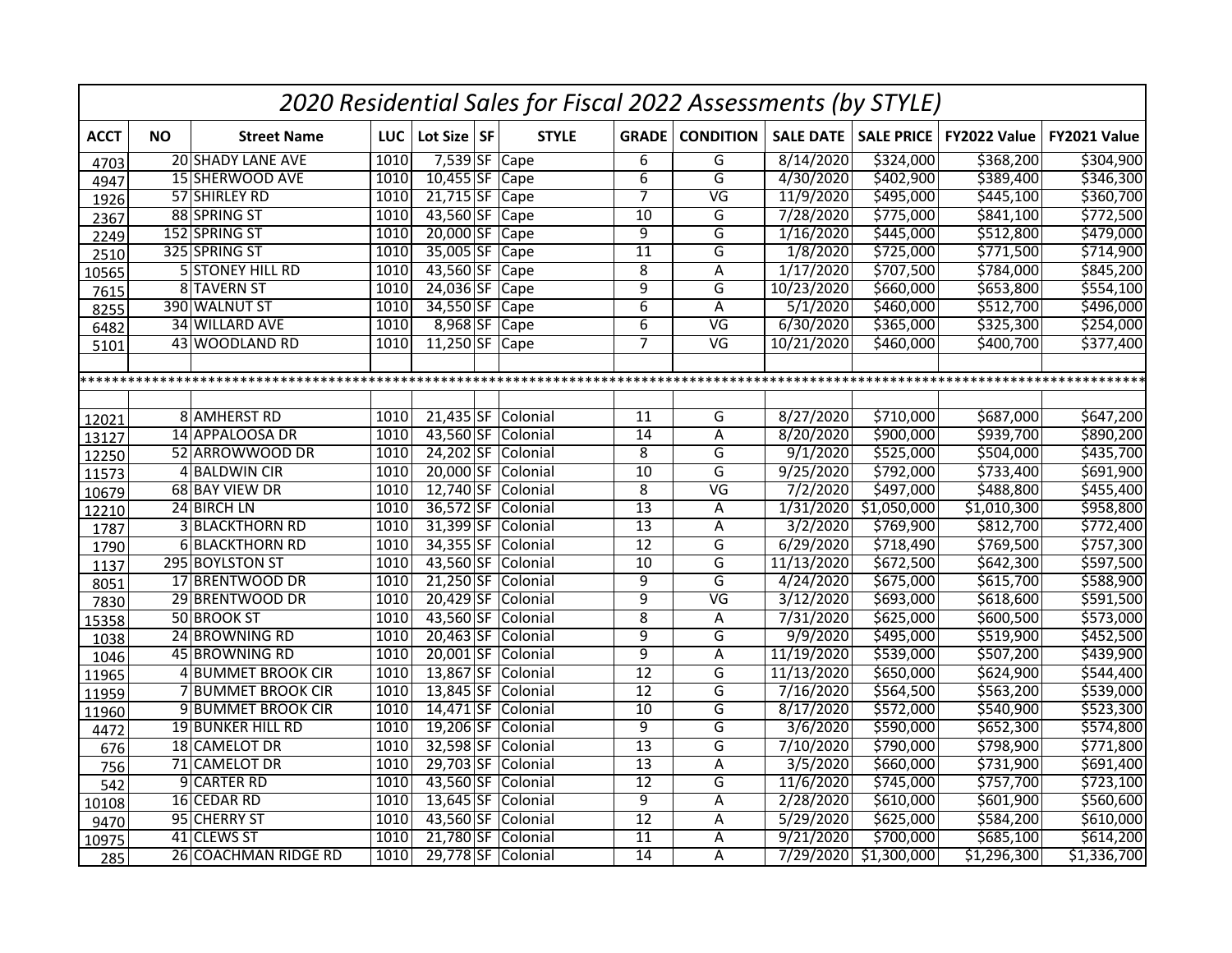|             | 2020 Residential Sales for Fiscal 2022 Assessments (by STYLE) |                        |      |             |  |                    |                 |                         |                     |                   |                   |              |  |
|-------------|---------------------------------------------------------------|------------------------|------|-------------|--|--------------------|-----------------|-------------------------|---------------------|-------------------|-------------------|--------------|--|
| <b>ACCT</b> | <b>NO</b>                                                     | <b>Street Name</b>     | LUC  | Lot Size SF |  | <b>STYLE</b>       | <b>GRADE</b>    | <b>CONDITION</b>        | <b>SALE DATE</b>    | <b>SALE PRICE</b> | FY2022 Value      | FY2021 Value |  |
| 268         |                                                               | 85 COLONIAL DR         | 1010 |             |  | 30,329 SF Colonial | 9               | Α                       | 8/31/2020           | \$645,000         | 5685,400          | \$685,700    |  |
| 7821        |                                                               | 15 COMSTOCK DR         | 1010 | 29,693 SF   |  | Colonial           | $\overline{9}$  | $\overline{G}$          | 7/22/2020           | \$660,000         | \$590,000         | \$567,000    |  |
| 5796        |                                                               | 8 COOK ST              | 1010 |             |  | 9,150 SF Colonial  | $\overline{7}$  | $\overline{\mathsf{G}}$ | 12/31/2020          | \$500,000         | \$438,900         | \$428,100    |  |
| 12458       |                                                               | 6 COX LN               | 1010 |             |  | 43,560 SF Colonial | 10              | G                       | 6/25/2020           | \$747,000         | \$693,700         | \$663,700    |  |
| 2771        |                                                               | 4 DANA RD              | 1010 |             |  | 12,560 SF Colonial | $\overline{10}$ | G                       | 9/15/2020           | \$590,000         | 5550,100          | \$519,800    |  |
| 12315       |                                                               | 7 DARREN DR            | 1010 | $14,675$ SF |  | Colonial           | $\overline{11}$ | G                       | 10/19/2020          | \$685,000         | \$612,400         | \$569,900    |  |
| 11178       |                                                               | 10 DEER RUN DR         | 1010 |             |  | 22,859 SF Colonial | 10              | G                       | 2/14/2020           | \$701,000         | \$692,000         | \$659,300    |  |
| 11598       |                                                               | 8 DICKINSON CIR        | 1010 | 24,939 SF   |  | Colonial           | $\overline{10}$ | $\overline{\mathsf{G}}$ | 9/30/2020           | \$810,000         | \$738,400         | \$704,500    |  |
| 3746        |                                                               | 8 EAST AVE             | 1010 |             |  | 9,620 SF Colonial  | $\overline{8}$  | E                       | 5/28/2020           | \$525,000         | \$530,600         | \$465,800    |  |
| 10449       |                                                               | 26 FARMINGTON DR       | 1010 | $23,144$ SF |  | Colonial           | 10              | G                       | 8/28/2020           | \$710,000         | \$664,100         | \$630,800    |  |
| 6141        |                                                               | 4 FLINTLOCK DR         | 1010 |             |  | 20,183 SF Colonial | $\overline{10}$ | $\overline{\mathsf{G}}$ | 5/28/2020           | \$565,000         | 5534,700          | \$515,000    |  |
| 6131        |                                                               | 21 FLINTLOCK DR        | 1010 | 32,108 SF   |  | Colonial           | $\overline{10}$ | Α                       | 3/5/2020            | \$635,000         | 5670,900          | \$631,700    |  |
| 5909        |                                                               | 96 FLORAL ST           | 1010 | $12,971$ SF |  | Colonial           | $\overline{8}$  | $\overline{\mathsf{G}}$ | 11/25/2020          | \$587,500         | 5562,600          | \$488,100    |  |
| 3740        |                                                               | 10 FOUNDERS RD         | 1010 | $13,538$ SF |  | Colonial           | $\overline{9}$  | G                       | 7/15/2020           | \$519,000         | \$561,300         | \$541,600    |  |
| 1478        |                                                               | 8 FOX HILL RD          | 1010 | $17,335$ SF |  | Colonial           | $\overline{10}$ | G                       | 7/27/2020           | \$540,000         | \$518,800         | \$497,700    |  |
| 3438        |                                                               | <b>14 FRANCIS AVE</b>  | 1040 | $11,979$ SF |  | Colonial           | $\overline{6}$  | $\overline{\mathsf{G}}$ | 9/30/2020           | \$501,100         | \$422,300         | \$360,800    |  |
| 607         |                                                               | 9 GLEN GERY RD         | 1010 | 20,790 SF   |  | Colonial           | $\overline{12}$ | G                       | $\frac{4}{2}{2020}$ | \$631,000         | \$601,100         | \$578,000    |  |
| 15338       |                                                               | 89 GOLD ST             | 1010 | $25,066$ SF |  | Colonial           | $\overline{10}$ |                         | 8/13/2020           | \$702,500         | \$712,200         | \$679,400    |  |
| 6956        |                                                               | 26 GORDON RD           | 1010 | $5,000$ SF  |  | Colonial           | $\overline{6}$  | G                       | 11/3/2020           | \$350,000         | \$318,400         | \$289,400    |  |
| 10379       |                                                               | 520 GRAFTON ST         | 1010 | 43,560 SF   |  | Colonial           | $\overline{6}$  | F                       | 10/2/2020           | \$510,000         | \$531,300         | \$555,200    |  |
| 14069       |                                                               | 169 GREEN ST           | 1010 | 26,876 SF   |  | Colonial           | $\overline{13}$ | Α                       | 9/30/2020           | \$975,000         | \$870,400         | \$824,200    |  |
| 879         |                                                               | 22 GREENBRIAR DR       | 1010 | 40,933 SF   |  | Colonial           | 10              | G                       | 3/26/2020           | \$510,000         | 5504,500          | \$485,400    |  |
| 14442       |                                                               | 134 GULF ST            | 1010 | 30,000 SF   |  | Colonial           | $\overline{7}$  | A                       | 4/24/2020           | \$550,000         | \$598,000         | \$572,300    |  |
| 14441       |                                                               | 136 GULF ST            | 1010 | 30,000 SF   |  | Colonial           | $\overline{7}$  | Α                       | 7/16/2020           | \$545,000         | \$597,600         | \$567,100    |  |
| 15098       |                                                               | 249 GULF ST            | 1010 | 43,560 SF   |  | Colonial           | $\overline{8}$  | A                       | 1/31/2020           | \$665,000         | \$688,200         | \$657,000    |  |
| 14678       |                                                               | 271 GULF ST            | 1010 |             |  | 29,969 SF Colonial | $\overline{9}$  | Α                       | 10/2/2020           | \$1,050,000       | \$1,016,100       | \$873,800    |  |
| 4988        |                                                               | 10 HAPGOOD WAY         | 1010 | 8,400 SF    |  | Colonial           | 10              | G                       | 5/1/2020            | \$419,000         | $\sqrt{5447,800}$ | \$390,000    |  |
| 11588       |                                                               | 29 HAWTHORNE RD        | 1010 |             |  | 20,000 SF Colonial | $\overline{10}$ | G                       | 12/10/2020          | \$756,000         | \$701,400         | \$615,900    |  |
| 11620       |                                                               | <b>32 HAWTHORNE RD</b> | 1010 | 20,002 SF   |  | Colonial           | $\overline{10}$ | $\overline{\mathsf{G}}$ | 2/28/2020           | \$865,000         | \$826,300         | \$786,300    |  |
| 505         |                                                               | 15 HEATHERWOOD DR      | 1010 |             |  | 15,706 SF Colonial | 10              | G                       | 12/4/2020           | \$580,000         | \$505,600         | \$481,100    |  |
| 504         |                                                               | 16 HEATHERWOOD DR      | 1010 | $15,851$ SF |  | Colonial           | 10              | $\overline{\mathsf{G}}$ | 2/28/2020           | \$575,000         | \$566,900         | \$542,300    |  |
| 11725       |                                                               | 53 HEMINGWAY ST        | 1010 | $27,174$ SF |  | Colonial           | 10              | G                       | 11/10/2020          | \$783,000         | \$719,100         | \$685,200    |  |
| 11535       |                                                               | 1 HEMLOCK CIR          | 1010 | $23,661$ SF |  | Colonial           | 12              | G                       | 9/18/2020           | \$720,000         | \$701,700         | \$671,100    |  |
| 9493        |                                                               | 8B HEYWOOD ST          | 1010 |             |  | 43,560 SF Colonial | $\overline{12}$ | $\overline{A}$          | 4/10/2020           | \$785,940         | \$803,400         | \$765,900    |  |
| 12958       |                                                               | 4 HICKORY BEND RD      | 1010 | 22,795 SF   |  | Colonial           | $\overline{14}$ | Α                       | 6/15/2020           | \$950,000         | \$1,006,900       | \$943,000    |  |
| 1734        |                                                               | $111$ HILL ST          | 1010 | 20,688 SF   |  | Colonial           | $\overline{8}$  | G                       | 8/24/2020           | \$566,000         | \$548,100         | \$520,300    |  |
| 9302        |                                                               | 68 HILLSIDE DR         | 1010 | $12,501$ SF |  | Colonial           | 8               | G                       | 7/30/2020           | \$530,000         | \$486,900         | \$420,700    |  |
| 3533        |                                                               | 1 HOLLY LN             | 1010 | 12,797 SF   |  | Colonial           | $\overline{9}$  | G                       | 12/4/2020           | \$565,000         | \$543,400         | \$474,600    |  |
| 2345        |                                                               | 71 HOLMAN ST           | 1010 |             |  | 12,500 SF Colonial | 10              | G                       | 1/30/2020           | \$615,540         | \$662,300         | \$597,600    |  |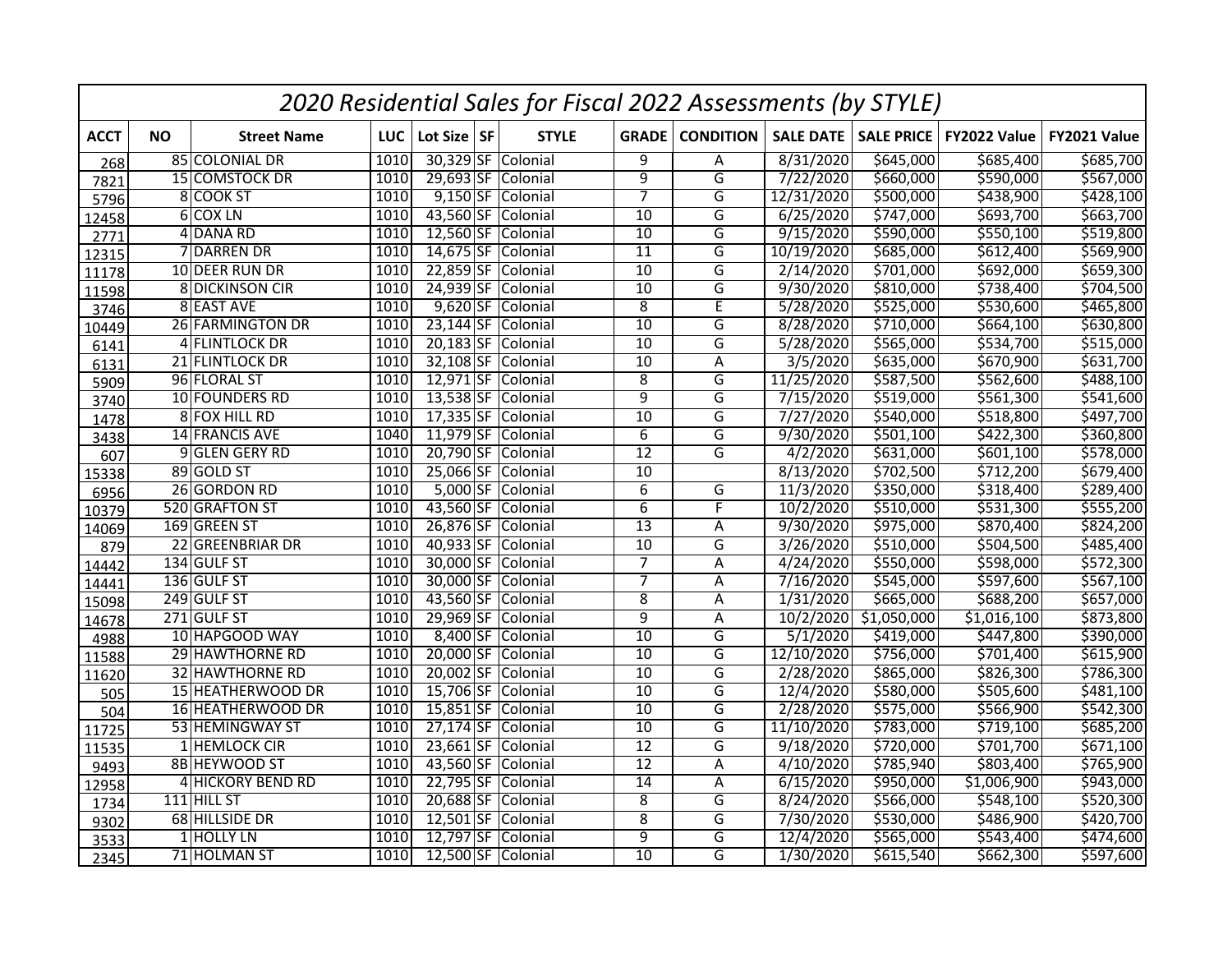|             | 2020 Residential Sales for Fiscal 2022 Assessments (by STYLE) |                           |      |             |  |                    |                 |                          |                  |                   |              |              |  |
|-------------|---------------------------------------------------------------|---------------------------|------|-------------|--|--------------------|-----------------|--------------------------|------------------|-------------------|--------------|--------------|--|
| <b>ACCT</b> | <b>NO</b>                                                     | <b>Street Name</b>        | LUC  | Lot Size SF |  | <b>STYLE</b>       |                 | <b>GRADE</b> CONDITION   | <b>SALE DATE</b> | <b>SALE PRICE</b> | FY2022 Value | FY2021 Value |  |
| 12331       |                                                               | 7 HOLT ST                 | 1010 |             |  | 43,560 SF Colonial | $\overline{9}$  | G                        | 5/28/2020        | \$628,000         | \$622,500    | \$596,000    |  |
| 2707        |                                                               | 50 <b>IRETA RD</b>        | 1010 |             |  | 12,530 SF Colonial | 10              | G                        | 10/30/2020       | \$562,000         | \$518,700    | \$494,700    |  |
| 2734        |                                                               | 51 <b>IRETA RD</b>        | 1010 |             |  | 12,829 SF Colonial | $\overline{10}$ | $\overline{\mathsf{G}}$  | 8/28/2020        | \$550,000         | \$543,600    | \$511,400    |  |
| 15019       |                                                               | 1 JACOBSON DR             | 1010 |             |  | 20,030 SF Colonial | 10              | Α                        | 3/25/2020        | \$737,500         | \$752,600    | \$708,600    |  |
| 2377        |                                                               | 17 KALAMAT FARMS CIR      | 1010 |             |  | 43,560 SF Colonial | 7               | A                        | 7/8/2020         | \$659,000         | \$677,000    | \$776,200    |  |
| 561         |                                                               | 4 KEYES HOUSE RD          | 1010 |             |  | 38,919 SF Colonial | $\overline{12}$ | G                        | 7/30/2020        | \$730,000         | 5754,200     | \$725,600    |  |
| 12133       |                                                               | 40 KEYES HOUSE RD         | 1010 |             |  | 20,281 SF Colonial | 13              | G                        | 7/30/2020        | \$862,500         | \$885,400    | \$841,400    |  |
| 741         |                                                               | 4 KING ARTHUR RD          | 1010 |             |  | 20,000 SF Colonial | $\overline{13}$ | $\overline{\mathsf{G}}$  | 8/14/2020        | \$745,000         | 5755,400     | \$694,200    |  |
| 3140        |                                                               | 33 KNOWLTON AVE           | 1010 |             |  | 19,980 SF Colonial | $\overline{7}$  | F                        | 7/28/2020        | \$320,000         | \$368,300    | \$342,900    |  |
| 6099        |                                                               | 20 LADYSLIPPER DR         | 1010 |             |  | 18,956 SF Colonial | $\overline{8}$  | Α                        | 4/3/2020         | \$449,000         | \$404,300    | \$411,900    |  |
| 11568       |                                                               | 435 LAKE ST               | 1010 |             |  | 15,636 SF Colonial | $\overline{10}$ | G                        | 5/12/2020        | \$625,000         | \$625,600    | \$599,300    |  |
| 11494       |                                                               | 561 LAKE ST               | 1010 |             |  | 20,718 SF Colonial | $\overline{8}$  | G                        | 8/3/2020         | \$501,000         | \$446,700    | \$408,300    |  |
| 1178        |                                                               | <b>34 LONGFELLOW RD</b>   | 1010 |             |  | 16,875 SF Colonial | 7               | G                        | 9/30/2020        | \$568,000         | \$491,000    | \$421,700    |  |
| 1010        |                                                               | 53 LONGFELLOW RD          | 1010 | $21,041$ SF |  | Colonial           | $\overline{8}$  | G                        | 11/19/2020       | \$572,500         | 5517,000     | \$446,100    |  |
| 1007        |                                                               | 66 LONGFELLOW RD          | 1010 |             |  | 43,560 SF Colonial | $\overline{9}$  | G                        | 12/14/2020       | \$563,700         | \$593,700    | \$515,100    |  |
| 11567       |                                                               | 307 MAIN ST               | 1010 | 33,270 SF   |  | Colonial           | $\overline{9}$  | A                        | 10/23/2020       | \$648,900         | \$618,800    | \$560,400    |  |
| 13438       |                                                               | 435 MAIN ST               | 1010 | 43,560 SF   |  | Colonial           | $\overline{16}$ | E                        | 8/11/2020        | \$1,595,000       | \$1,615,900  | \$1,554,200  |  |
| 14739       |                                                               | 441 MAIN ST               | 1010 | 34,157 SF   |  | Colonial           | $\overline{15}$ | A                        | 7/1/2020         | \$1,395,000       | \$1,202,500  | \$1,151,300  |  |
| 15479       |                                                               | 457 MAIN ST               | 1010 | 43,560 SF   |  | Colonial           | $\overline{17}$ | A                        | 4/28/2020        | \$1,760,500       | \$1,772,800  | \$1,421,000  |  |
| 3886        |                                                               | 731 MAIN ST               | 1010 | 43,560 SF   |  | Colonial           | $\overline{8}$  | G                        | 2/25/2020        | \$439,000         | \$527,900    | \$526,400    |  |
| 7511        |                                                               | 2 MAYFLOWER CIR           | 1010 | 34,642 SF   |  | Colonial           | $\overline{8}$  | G                        | 10/9/2020        | \$463,500         | \$453,300    | \$445,000    |  |
| 1765        |                                                               | 2 MERLIN CIR              | 1010 | $23,019$ SF |  | Colonial           | $\overline{13}$ | G                        | 7/23/2020        | \$755,000         | \$746,600    | \$738,800    |  |
| 2091        |                                                               | 5 MERRIAM AVE             | 1010 |             |  | 12,936 SF Colonial | $\overline{13}$ | $\overline{G}$           | 7/9/2020         | \$885,000         | \$858,200    | \$791,100    |  |
| 4545        |                                                               | 31 MINUTEMAN WAY          | 1010 | 20,000 SF   |  | Colonial           | $\overline{9}$  | G                        | 10/9/2020        | \$600,000         | \$668,700    | \$585,800    |  |
| 5393        |                                                               | 46 MONROE ST              | 1010 |             |  | 13,413 SF Colonial | $\overline{9}$  | A                        | 10/15/2020       | \$542,000         | \$488,300    | \$445,600    |  |
| 64          |                                                               | 12 MORNINGSIDE DR         | 1010 |             |  | 25,482 SF Colonial | $\overline{15}$ | G                        | 9/2/2020         | \$1,400,000       | \$1,208,400  | \$1,149,400  |  |
| 11104       |                                                               | 20 NIGHTINGALE DR         | 1010 |             |  | 12,694 SF Colonial | $\overline{10}$ | A                        | 11/19/2020       | \$495,000         | \$486,200    | \$470,200    |  |
| 15319       |                                                               | 65 NORTH ST               | 1010 |             |  | 13,450 SF Colonial | 13              | A                        | 7/24/2020        | \$835,000         | 5852,100     | \$806,700    |  |
| 15320       |                                                               | 69 NORTH ST               | 1010 |             |  | 14,441 SF Colonial | $\overline{13}$ |                          | 3/16/2020        | \$900,000         | \$887,000    | \$838,900    |  |
| 1686        |                                                               | 127 NORTH ST              | 1010 |             |  | 29,223 SF Colonial | $\overline{11}$ | G                        | 11/17/2020       | \$705,000         | \$663,500    | \$629,400    |  |
| 7188        |                                                               | 80 OAK ST                 | 1010 |             |  | 16,170 SF Colonial | $\overline{7}$  | $\overline{G}$           | 3/17/2020        | \$327,985         | \$324,900    | \$302,000    |  |
| 5097        |                                                               | 17 OLD BROOK RD           | 1010 |             |  | 20,132 SF Colonial | $\overline{8}$  | G                        | 5/29/2020        | \$480,000         | \$495,200    | \$426,900    |  |
| 5492        |                                                               | 38 OLD BROOK RD           | 1010 |             |  | 36,287 SF Colonial | $\overline{8}$  | F                        | 12/18/2020       | \$510,000         | 5520,200     | \$468,300    |  |
| 1371        |                                                               | 9 OLD SALEM CIR           | 1010 |             |  | 21,615 SF Colonial | $\overline{10}$ | G                        | 1/3/2020         | \$612,000         | \$595,100    | \$570,000    |  |
| 1640        |                                                               | <b>3 OLDE COLONY DR</b>   | 1010 |             |  | 21,251 SF Colonial | $\overline{12}$ | G                        | 5/5/2020         | \$672,500         | \$636,700    | \$610,900    |  |
| 12928       |                                                               | <b>38A OLDE COLONY DR</b> | 1010 |             |  | 43,560 SF Colonial | 16              | $\overline{\mathsf{VG}}$ | 12/14/2020       | \$1,499,000       | \$1,394,300  | \$1,083,200  |  |
| 2303        |                                                               | <b>6 PARK GROVE LN</b>    | 1010 |             |  | 23,840 SF Colonial | $\overline{14}$ | Α                        | 11/20/2020       | \$990,000         | \$974,800    | \$938,200    |  |
| 3512        |                                                               | 3 PARK ST W               | 1010 |             |  | 21,600 SF Colonial | $\overline{13}$ | $\overline{\mathsf{VG}}$ | 10/22/2020       | \$695,000         | \$696,000    | \$618,300    |  |
| 12778       |                                                               | 9 PARMENTER HILL RD       | 1010 |             |  | 20,045 SF Colonial | $\overline{11}$ | A                        | 10/23/2020       | \$879,900         | \$877,600    | \$832,800    |  |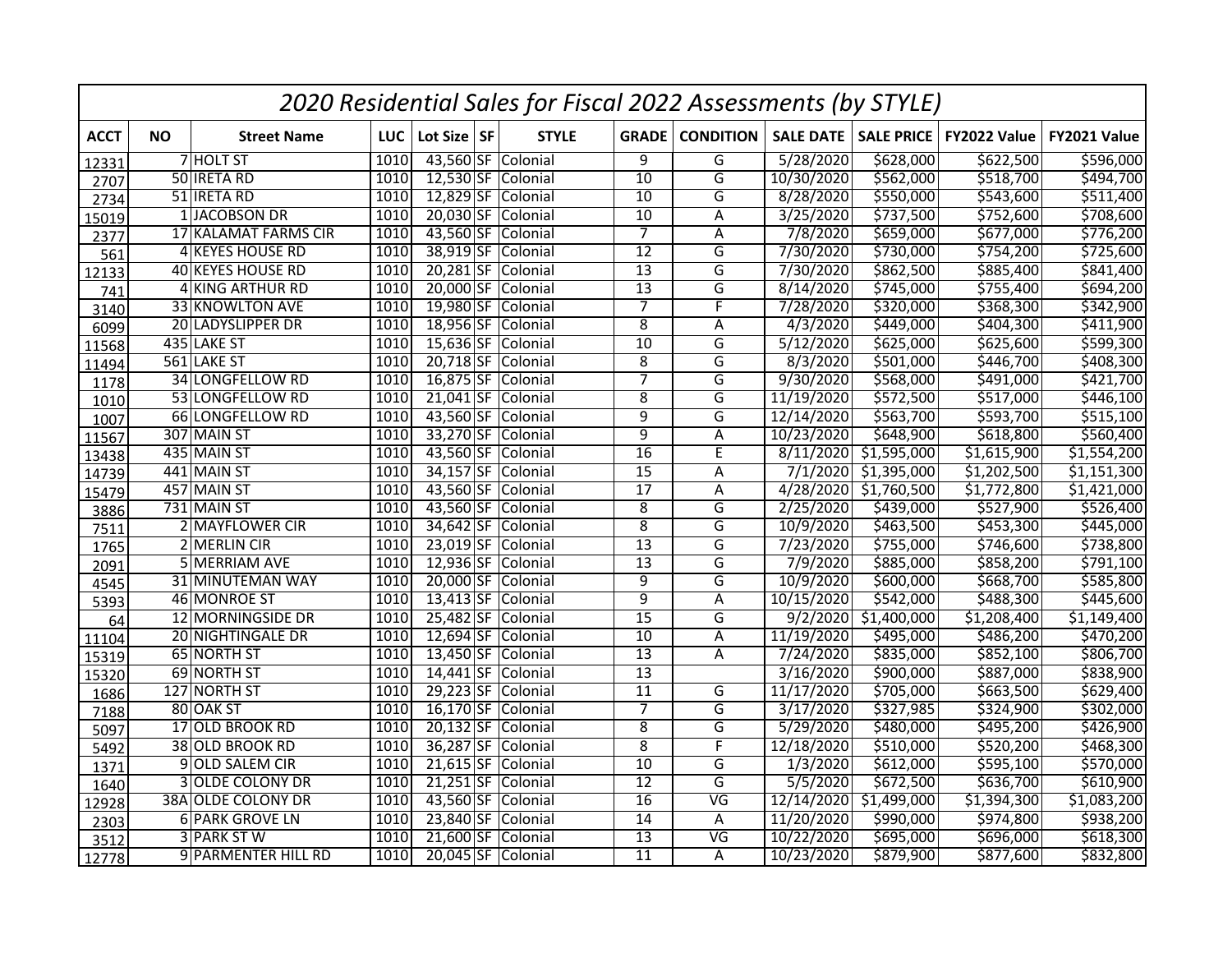|             | 2020 Residential Sales for Fiscal 2022 Assessments (by STYLE) |                            |      |             |  |                    |                 |                          |                  |                   |              |              |  |
|-------------|---------------------------------------------------------------|----------------------------|------|-------------|--|--------------------|-----------------|--------------------------|------------------|-------------------|--------------|--------------|--|
| <b>ACCT</b> | <b>NO</b>                                                     | <b>Street Name</b>         | LUC  | Lot Size SF |  | <b>STYLE</b>       | <b>GRADE</b>    | <b>CONDITION</b>         | <b>SALE DATE</b> | <b>SALE PRICE</b> | FY2022 Value | FY2021 Value |  |
| 6409        |                                                               | 24 PHILLIPS AVE            | 1010 |             |  | 9,805 SF Colonial  | 10              | Α                        | 10/1/2020        | \$586,000         | \$621,200    | \$580,500    |  |
| 13186       |                                                               | 12 PROSPECT ST             | 1010 | 37,581 SF   |  | Colonial           | $\overline{12}$ | Α                        | 9/22/2020        | \$950,000         | \$823,200    | \$782,800    |  |
| 2254        |                                                               | 136 PROSPECT ST            | 1010 |             |  | 43,560 SF Colonial | $\overline{12}$ | Α                        | 2/4/2020         | \$810,000         | \$901,700    | \$855,100    |  |
| 1441        |                                                               | 300 PROSPECT ST            | 1010 |             |  | 19,770 SF Colonial | 10              | G                        | 8/25/2020        | \$635,000         | \$636,600    | \$606,600    |  |
| 625         |                                                               | 389 PROSPECT ST            | 1010 |             |  | 23,170 SF Colonial | $\overline{11}$ | G                        | 6/25/2020        | \$693,000         | \$673,300    | \$640,500    |  |
| 620         |                                                               | 44 RAWSON HILL DR          | 1010 | 43,560 SF   |  | Colonial           | $\overline{11}$ | G                        | 5/7/2020         | \$682,000         | \$717,800    | \$694,700    |  |
| 1496        |                                                               | 11 RED COAT RD             | 1010 |             |  | 15,000 SF Colonial | 10              | G                        | 12/7/2020        | \$495,000         | \$484,500    | \$466,200    |  |
| 3062        |                                                               | 5 RICHARD AVE              | 1010 | 7,802 SF    |  | Colonial           | $\overline{8}$  | $\overline{\mathsf{VG}}$ | 12/4/2020        | \$468,000         | \$428,000    | \$368,800    |  |
| 8297        |                                                               | 15 ROBERTS ST              | 1010 |             |  | 40,024 SF Colonial | $\overline{12}$ | Α                        | 12/15/2020       | \$751,000         | \$675,700    | \$629,400    |  |
| 6752        |                                                               | 72 ROLFE AVE               | 1010 | $10,810$ SF |  | Colonial           | $6\overline{6}$ | Α                        | 6/19/2020        | \$290,000         | \$285,500    | \$287,300    |  |
| 8362        |                                                               | 147 S QUINSIGAMOND AVE     | 1010 |             |  | 15,140 SF Colonial | $\overline{6}$  | G                        | 11/20/2020       | \$384,000         | \$332,300    | \$284,300    |  |
| 10009       |                                                               | 219-221 S QUINSIGAMOND AVE | 1010 | 19,500 SF   |  | Colonial           | $\overline{8}$  | E                        | 6/22/2020        | \$505,000         | \$498,200    | \$445,800    |  |
| 12121       |                                                               | 28 SAXON LN                | 1010 | 23,487 SF   |  | Colonial           | $\overline{14}$ | Α                        | 6/30/2020        | \$785,000         | \$797,800    | \$763,400    |  |
| 5795        |                                                               | 16 SENECA ST               | 1010 | $13,817$ SF |  | Colonial           | $\overline{6}$  | Α                        | 8/24/2020        | \$449,000         | \$399,100    | \$336,400    |  |
| 7809        |                                                               | 6 SETON DR                 | 1010 | 25,000 SF   |  | Colonial           | $\overline{9}$  | G                        | 9/14/2020        | \$682,000         | 5617,400     | \$590,800    |  |
| 12309       |                                                               | 4 SHANNON DR               | 1010 | 12,905 SF   |  | Colonial           | $\overline{10}$ | G                        | 5/14/2020        | \$585,000         | \$612,700    | \$540,100    |  |
| 12391       |                                                               | 6 SHERYL DR                | 1010 | 26,445 SF   |  | Colonial           | $\overline{14}$ | Α                        | 8/12/2020        | \$1,120,000       | \$1,050,000  | \$910,200    |  |
| 13118       |                                                               | 4 SHETLAND WAY             | 1010 | 24,062 SF   |  | Colonial           | $\overline{14}$ | Α                        | 12/14/2020       | \$960,000         | \$884,700    | \$830,500    |  |
| 11654       |                                                               | 5 SINCLAIR RD              | 1010 | 20,696 SF   |  | Colonial           | $\overline{12}$ | G                        | 8/24/2020        | \$782,000         | \$713,300    | \$641,600    |  |
| 11642       |                                                               | 12 SINCLAIR RD             | 1010 | 27,871 SF   |  | Colonial           | 10              | G                        | 7/15/2020        | \$869,000         | \$873,000    | \$833,200    |  |
| 12789       |                                                               | 17 SLOCUM MEADOW LN        | 1010 | $21,664$ SF |  | Colonial           | $\overline{12}$ | Α                        | 8/10/2020        | \$750,000         | \$720,800    | \$696,400    |  |
| 5556        |                                                               | 148 SOUTH ST               | 1010 | 43,560 SF   |  | Colonial           | 11              | VG                       | 1/3/2020         | \$725,000         | \$769,000    | \$681,900    |  |
| 13376       |                                                               | 177 SOUTH ST               | 1010 | 20,405 SF   |  | Colonial           | 10              | Α                        | 9/28/2020        | \$575,000         | \$660,300    | \$589,200    |  |
| 14056       |                                                               | 183 SOUTH ST               | 1010 | 43,560 SF   |  | Colonial           | $\overline{7}$  | Α                        | 9/9/2020         | \$535,000         | \$609,500    | \$530,000    |  |
| 12099       |                                                               | 67 SPRING ST               | 1010 | $19,515$ SF |  | Colonial           | $\overline{12}$ | G                        | 11/6/2020        | \$890,000         | \$802,500    | \$679,800    |  |
| 11766       |                                                               | 12 STONYBROOK LN           | 1010 |             |  | 22,214 SF Colonial | 14              | $\overline{\mathsf{VG}}$ | 9/9/2020         | \$840,000         | \$804,300    | \$652,600    |  |
| 1377        |                                                               | 4 STURBRIDGE CIR           | 1010 | 20,579 SF   |  | Colonial           | $\overline{10}$ | G                        | 11/20/2020       | \$650,000         | \$578,400    | \$550,200    |  |
| 3381        |                                                               | 2 SURREY LN                | 1010 |             |  | 12,600 SF Colonial | $\overline{10}$ | G                        | 5/6/2020         | \$495,000         | \$436,800    | \$418,700    |  |
| 6625        |                                                               | 26 TATUM RD                | 1010 |             |  | 5,000 SF Colonial  | $\overline{7}$  | $\overline{\mathsf{G}}$  | 7/1/2020         | \$311,000         | \$281,100    | \$265,800    |  |
| 11185       |                                                               | 4 THISTLE HILL DR          | 1010 |             |  | 15,091 SF Colonial | $\overline{10}$ | Α                        | 4/24/2020        | \$595,000         | \$553,500    | \$532,100    |  |
| 9647        |                                                               | 45 THOMAS FARM CIR         | 1010 | 20,476 SF   |  | Colonial           | $\overline{8}$  | G                        | 11/13/2020       | \$478,000         | \$448,500    | \$382,400    |  |
| 12254       |                                                               | 5 TIP POND RD              | 1010 | 35,924 SF   |  | Colonial           | $\overline{14}$ | Α                        | 9/17/2020        | \$1,050,000       | \$1,098,100  | \$1,062,900  |  |
| 11949       |                                                               | 27 TOBLIN HILL DR          | 1010 | $16,315$ SF |  | Colonial           | 12              | G                        | 8/6/2020         | \$585,000         | \$560,100    | \$536,900    |  |
| 12125       |                                                               | 7 TRAVIS RD                | 1010 |             |  | 41,980 SF Colonial | $\overline{13}$ | A                        | 7/7/2020         | \$1,075,000       | \$1,132,100  | \$1,100,300  |  |
| 12128       |                                                               | 8 TRAVIS RD                | 1010 | 43,560 SF   |  | Colonial           | $\overline{11}$ | Α                        | 8/21/2020        | \$888,000         | \$918,300    | \$963,900    |  |
| 11778       |                                                               | 10 TROWBRIDGE CIR          | 1010 | 26,284 SF   |  | Colonial           | $\overline{10}$ | G                        | 8/21/2020        | \$695,000         | \$676,600    | \$644,300    |  |
| 3676        |                                                               | 8 TROWBRIDGE LN            | 1010 | 18,760 SF   |  | Colonial           | 9               | G                        | 8/31/2020        | \$485,000         | \$555,700    | \$534,300    |  |
| 5923        |                                                               | 50 TROWBRIDGE LN           | 1010 | 13,087 SF   |  | Colonial           | 10              | G                        | 2/13/2020        | \$585,000         | \$523,100    | \$499,100    |  |
| 12185       |                                                               | <b>3 TURNING LEAF CIR</b>  | 1010 |             |  | 20,000 SF Colonial | $\overline{12}$ | G                        | 9/24/2020        | \$838,000         | \$916,900    | \$805,200    |  |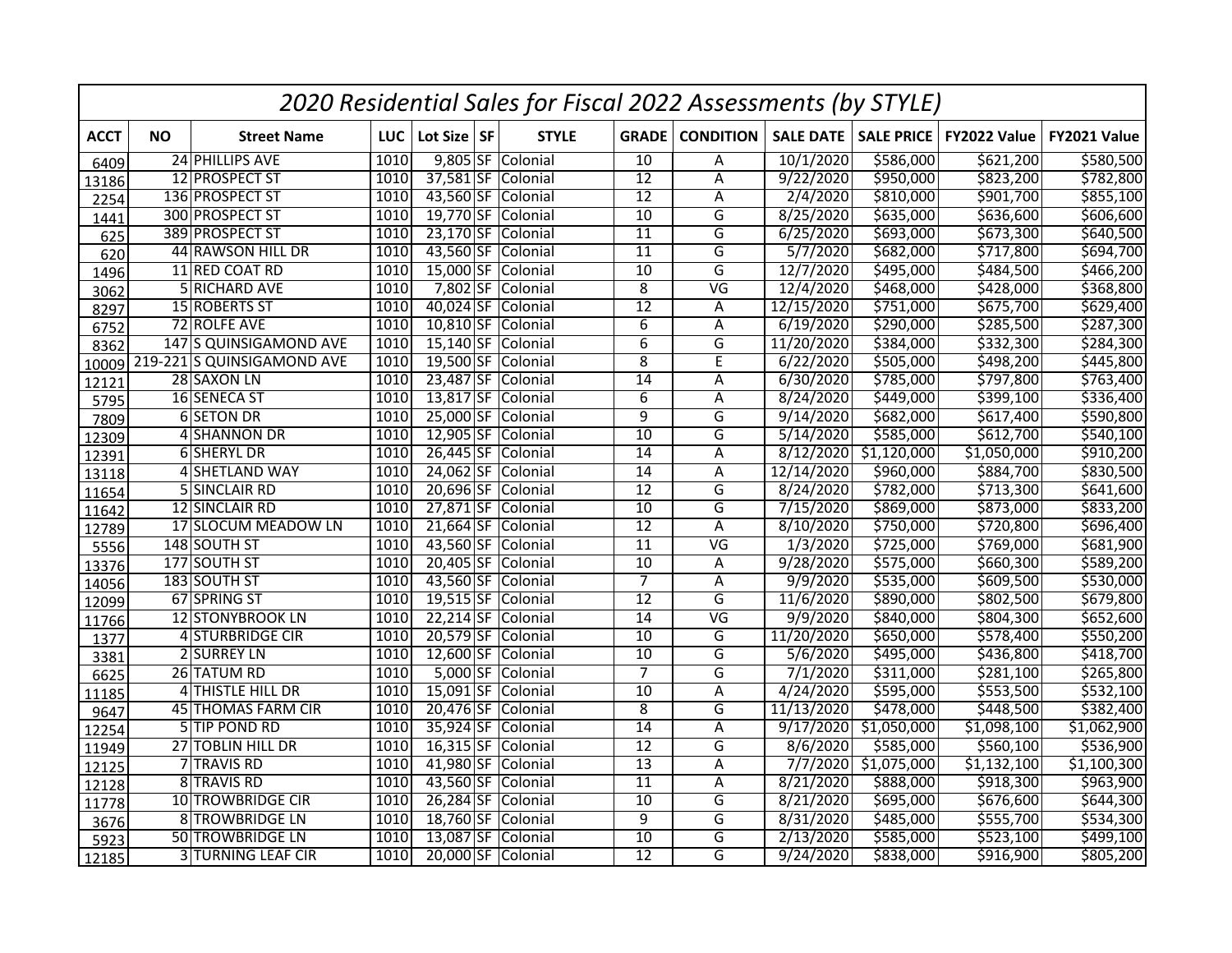|             | 2020 Residential Sales for Fiscal 2022 Assessments (by STYLE) |                            |            |             |  |                         |                 |                          |                  |                   |              |              |  |  |
|-------------|---------------------------------------------------------------|----------------------------|------------|-------------|--|-------------------------|-----------------|--------------------------|------------------|-------------------|--------------|--------------|--|--|
| <b>ACCT</b> | <b>NO</b>                                                     | <b>Street Name</b>         | <b>LUC</b> | Lot Size SF |  | <b>STYLE</b>            | <b>GRADE</b>    | <b>CONDITION</b>         | <b>SALE DATE</b> | <b>SALE PRICE</b> | FY2022 Value | FY2021 Value |  |  |
| 4107        |                                                               | <b>1 TURTLE CREEK CIR</b>  | 1010       |             |  | 21,258 SF Colonial      | $\overline{12}$ | A                        | 5/5/2020         | \$730,000         | \$745,700    | \$709,800    |  |  |
| 1294        |                                                               | 34 VENUS DR                | 1010       |             |  | 21,800 SF Colonial      | $\overline{9}$  | Α                        | 7/9/2020         | \$512,500         | \$493,300    | \$497,800    |  |  |
| 3814        |                                                               | 30 WALNUT ST               | 1010       |             |  | 27,500 SF Colonial      | $\overline{7}$  | A                        | 7/27/2020        | \$400,000         | \$409,000    | \$346,700    |  |  |
| 4103        |                                                               | 99 WALNUT ST               | 1010       |             |  | 43,560 SF Colonial      | 9               | G                        | 7/31/2020        | \$655,000         | \$694,100    | \$555,700    |  |  |
| 6121        |                                                               | 161 WALNUT ST              | 1010       |             |  | 21,081 SF Colonial      | $\overline{9}$  | A                        | 10/26/2020       | \$485,000         | \$480,400    | \$426,600    |  |  |
| 9760        |                                                               | 455 WALNUT ST              | 1010       |             |  | 43,560 SF Colonial      | 8               | $\overline{\mathsf{VG}}$ | 10/2/2020        | \$650,000         | \$606,600    | \$583,500    |  |  |
| 3775        |                                                               | 18 WASHINGTON ST           | 1010       |             |  | 5,000 SF Colonial       | $\overline{9}$  | Α                        | 1/23/2020        | \$564,500         | \$599,200    | \$529,400    |  |  |
| 3394        |                                                               | 1 WESLEYAN ST              | 1010       |             |  | 6,153 SF Colonial       | $\overline{6}$  | G                        | 6/25/2020        | \$305,000         | \$352,500    | \$298,900    |  |  |
| 5406        |                                                               | <b>6 WESTPORT DR</b>       | 1010       |             |  | 12,500 SF Colonial      | $\overline{9}$  | Α                        | 9/25/2020        | \$495,000         | \$554,100    | \$513,700    |  |  |
| 11761       |                                                               | <b>5 WOODCHUCK HILL RD</b> | 1010       |             |  | 26,901 SF Colonial      | $\overline{12}$ | G                        | 9/21/2020        | \$840,000         | \$815,200    | \$771,400    |  |  |
| 8968        |                                                               | 108 WORTHINGTON AVE        | 1010       |             |  | 6,265 SF Colonial       | 9               | R                        | 10/15/2020       | \$418,000         | \$416,200    | \$276,000    |  |  |
|             |                                                               |                            |            |             |  |                         |                 |                          |                  |                   |              |              |  |  |
|             |                                                               |                            |            |             |  |                         |                 |                          |                  |                   |              |              |  |  |
|             |                                                               |                            |            |             |  |                         |                 |                          |                  |                   |              |              |  |  |
| 10407       |                                                               | 34 GROVE ST                | 1010       |             |  | 43,560 SF Contemporary  | 8               | A                        | 5/14/2020        | \$524,900         | \$510,400    | \$492,200    |  |  |
|             |                                                               |                            |            |             |  |                         |                 |                          |                  |                   |              |              |  |  |
|             |                                                               |                            |            |             |  |                         |                 |                          |                  |                   |              |              |  |  |
|             |                                                               |                            |            |             |  |                         |                 |                          |                  |                   |              |              |  |  |
| 11246       |                                                               | 17 BAY VIEW DR             | 1010       |             |  | 3,723 SF Conventional   | $\overline{7}$  | G                        | 5/29/2020        | \$540,000         | \$520,100    | \$499,100    |  |  |
| 10715       |                                                               | <b>14 ROBERTSON DR</b>     | 1010       |             |  | 12,025 SF Conventional  | 9               | F                        | 11/16/2020       | \$428,000         | \$429,700    | \$410,300    |  |  |
|             |                                                               |                            |            |             |  |                         |                 |                          |                  |                   |              |              |  |  |
|             |                                                               |                            |            |             |  |                         |                 |                          |                  |                   |              |              |  |  |
|             |                                                               |                            |            |             |  |                         |                 |                          |                  |                   |              |              |  |  |
| 1146        |                                                               | 299 BOYLSTON ST            | 1010       |             |  | 24,405 SF Cottage       | 2               | P                        | 12/7/2020        | \$240,000         | \$240,000    | \$219,200    |  |  |
| 11040       |                                                               | 40 CLEWS ST                | 1010       |             |  | 21,780 SF Cottage       | 5               | VG                       | 11/17/2020       | \$405,000         | \$352,200    | \$275,600    |  |  |
| 5359        |                                                               | 104 GRAFTON ST             | 1010       |             |  | 10,620 SF Cottage       | 6               | G                        | 11/25/2020       | \$340,500         | \$288,600    | \$257,800    |  |  |
| 5226        |                                                               | 108 GRAFTON ST             | 1010       |             |  | 12,891 SF Cottage       | $\overline{7}$  | $\overline{F}$           | 6/8/2020         | \$315,000         | \$358,700    | \$371,000    |  |  |
| 10685       |                                                               | <b>80 LAKESIDE DR</b>      | 1010       |             |  | 9,867 SF Cottage        | $\overline{5}$  | G                        | 12/23/2020       | \$460,000         | \$446,300    | \$413,400    |  |  |
| 10807       |                                                               | 24A OLD FAITH RD           | 1010       |             |  | 6,421 SF Cottage        | $\overline{6}$  | F                        | 7/6/2020         | \$326,000         | \$359,700    | \$336,500    |  |  |
| 11362       |                                                               | 2 SALISBURY ST             | 1010       |             |  | 1,930 SF Cottage        | 3               | A                        | 2/18/2020        | \$175,000         | \$150,800    | \$139,300    |  |  |
|             |                                                               |                            |            |             |  |                         |                 |                          |                  |                   |              |              |  |  |
|             |                                                               |                            |            |             |  |                         |                 |                          |                  |                   |              |              |  |  |
|             |                                                               |                            |            |             |  |                         |                 |                          |                  |                   |              |              |  |  |
| 9143        |                                                               | 128 WORTHINGTON AVE        | 1010       |             |  | 18,135 SF Modified Cape | 9               | G                        | 8/28/2020        | \$550,000         | \$539,300    | \$457,700    |  |  |
|             |                                                               |                            |            |             |  |                         |                 |                          |                  |                   |              |              |  |  |
|             |                                                               |                            |            |             |  |                         |                 |                          |                  |                   |              |              |  |  |
|             |                                                               |                            |            |             |  |                         |                 |                          |                  |                   |              |              |  |  |
| 2291        |                                                               | 6 ADIN DR                  | 1010       |             |  | 18,434 SF Raised Ranch  | 7               | VG                       | 9/1/2020         | \$560,000         | \$491,000    | \$476,400    |  |  |
| 10908       |                                                               | 6 ARROWWOOD DR             | 1010       |             |  | 17,050 SF Raised Ranch  | $\overline{7}$  | G                        | 7/17/2020        | \$530,000         | \$541,400    | \$485,300    |  |  |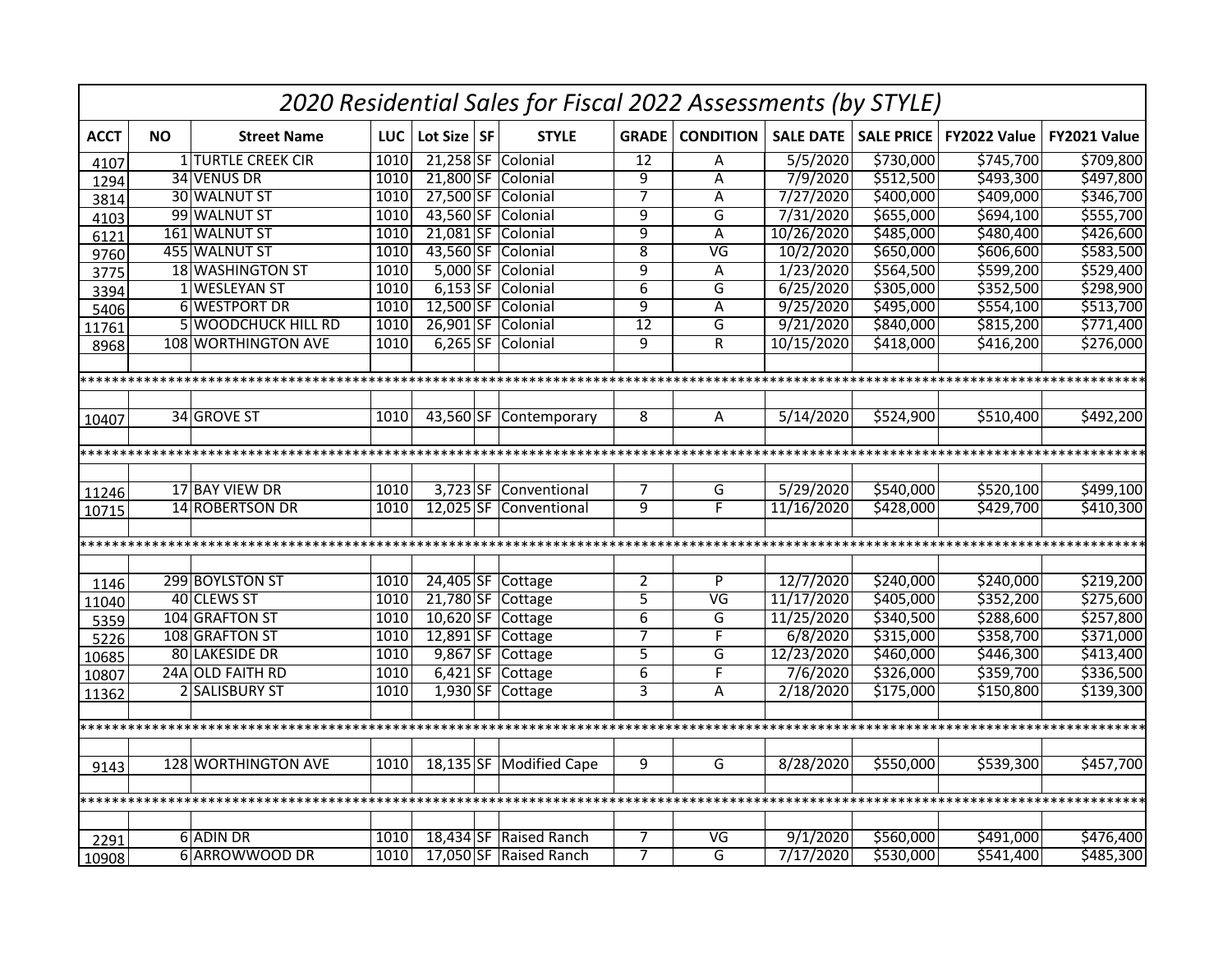|             | 2020 Residential Sales for Fiscal 2022 Assessments (by STYLE) |                        |            |                 |                        |                |                          |                  |                   |              |              |  |  |
|-------------|---------------------------------------------------------------|------------------------|------------|-----------------|------------------------|----------------|--------------------------|------------------|-------------------|--------------|--------------|--|--|
| <b>ACCT</b> | <b>NO</b>                                                     | <b>Street Name</b>     | <b>LUC</b> | Lot Size SF     | <b>STYLE</b>           | <b>GRADE</b>   | <b>CONDITION</b>         | <b>SALE DATE</b> | <b>SALE PRICE</b> | FY2022 Value | FY2021 Value |  |  |
| 5811        |                                                               | <b>7 BOSTON DR</b>     | 1010       |                 | 7,500 SF Raised Ranch  | $\overline{6}$ | $\overline{\mathsf{VG}}$ | 12/15/2020       | \$410,000         | \$352,600    | \$348,800    |  |  |
| 5365        |                                                               | 67 EDGEWOOD RD         | 1010       |                 | 11,178 SF Raised Ranch | $\overline{7}$ | G                        | 1/21/2020        | \$360,000         | \$357,900    | \$360,800    |  |  |
| 492         |                                                               | 17 HEATHERWOOD DR      | 1010       |                 | 12,650 SF Raised Ranch | $\overline{7}$ | $\overline{\mathsf{F}}$  | 1/10/2020        | \$377,000         | \$440,000    | \$462,000    |  |  |
| 5424        |                                                               | 8 HILLCREST AVE        | 1010       |                 | 16,522 SF Raised Ranch | $\overline{9}$ | G                        | 6/4/2020         | \$580,000         | \$606,000    | \$540,200    |  |  |
| 9365        |                                                               | 13 HYLAIR DR           | 1010       |                 | 15,382 SF Raised Ranch | 7              | $\overline{A}$           | 11/6/2020        | \$500,000         | \$481,600    | \$396,400    |  |  |
| 2700        |                                                               | 28 IRETA RD            | 1010       |                 | 19,640 SF Raised Ranch | $\overline{7}$ | G                        | 8/3/2020         | \$511,000         | \$497,400    | \$495,900    |  |  |
| 1852        |                                                               | 4 KIRK ST              | 1010       |                 | 6,570 SF Raised Ranch  | $\overline{6}$ | G                        | 8/25/2020        | \$361,000         | \$342,500    | \$326,500    |  |  |
| 7560        |                                                               | 95 LAKE ST             | 1010       | 23,967 SF       | <b>Raised Ranch</b>    | $\overline{7}$ | $\overline{E}$           | 4/30/2020        | \$459,000         | 5479,200     | \$416,900    |  |  |
| 4492        |                                                               | 1 LEXINGTON RD         | 1010       |                 | 19,958 SF Raised Ranch | $\overline{7}$ | A                        | 9/21/2020        | \$443,000         | 5419,800     | \$384,100    |  |  |
| 1253        |                                                               | 31 LONGFELLOW RD       | 1010       |                 | 17,500 SF Raised Ranch | $\overline{7}$ | A                        | 10/29/2020       | \$449,550         | \$450,400    | \$421,700    |  |  |
| 4081        |                                                               | 25 OAK RIDGE WAY       | 1010       |                 | 13,968 SF Raised Ranch | $\overline{7}$ | G                        | 3/6/2020         | \$455,000         | \$462,300    | \$410,200    |  |  |
| 14942       |                                                               | 11 ROBERTS ST          | 1010       |                 | 22,920 SF Raised Ranch | 10             |                          | 9/15/2020        | \$605,000         | \$583,100    | \$567,900    |  |  |
| 1086        |                                                               | 3 VEGA DR              | 1010       |                 | 12,668 SF Raised Ranch | 6              | G                        | 12/4/2020        | \$454,000         | \$389,800    | \$382,300    |  |  |
| 6014        |                                                               | 136 WALNUT ST          | 1010       | 17,573 SF       | <b>Raised Ranch</b>    | $\overline{7}$ | A                        | 8/31/2020        | \$417,000         | \$444,800    | \$415,400    |  |  |
| 6097        |                                                               | 144 WALNUT ST          | 1010       |                 | 21,031 SF Raised Ranch | $\overline{7}$ | A                        | 8/31/2020        | \$410,000         | \$418,000    | \$378,600    |  |  |
| 6105        |                                                               | 170 WALNUT ST          | 1010       | 43,560 SF       | <b>Raised Ranch</b>    | 7              | A                        | 3/17/2020        | \$454,500         | \$487,600    | \$449,100    |  |  |
| 5405        |                                                               | 5 WESTPORT DR          | 1010       |                 | 13,203 SF Raised Ranch | $\overline{7}$ | G                        | 11/16/2020       | 5480,000          | \$436,400    | \$377,200    |  |  |
| 5408        |                                                               | 8 WESTPORT DR          | 1010       |                 | 12,698 SF Raised Ranch | $\overline{7}$ | G                        | 11/30/2020       | \$525,000         | \$522,200    | \$468,000    |  |  |
| 5624        |                                                               | 24 WHIPPOORWILL DR     | 1010       | 15,000 SF       | Raised Ranch           | $\overline{6}$ | A                        | 4/30/2020        | \$392,000         | \$346,300    | \$344,500    |  |  |
| 6060        |                                                               | 24 WINSLOW ST          | 1010       |                 | 12,534 SF Raised Ranch | 6              | G                        | 7/22/2020        | \$455,000         | \$383,800    | \$379,200    |  |  |
|             |                                                               |                        |            |                 |                        |                |                          |                  |                   |              |              |  |  |
|             |                                                               |                        |            |                 |                        |                |                          |                  |                   |              |              |  |  |
|             |                                                               |                        |            |                 |                        |                |                          |                  |                   |              |              |  |  |
| 2080        |                                                               | <b>36 BOYLSTON CIR</b> | 1010       | 11,862 SF Ranch |                        | 6              | A                        | 1/23/2020        | \$268,000         | \$332,900    | \$278,300    |  |  |
| 9712        |                                                               | 20 BROOK ST            | 1010       | 33,799 SF Ranch |                        | 6              | G                        | 5/8/2020         | \$420,000         | \$425,400    | \$394,100    |  |  |
| 5827        |                                                               | 31 BUMBLE BEE CIR      | 1010       | 12,500 SF Ranch |                        | $\overline{7}$ | E                        | 7/15/2020        | \$475,000         | \$429,500    | \$413,700    |  |  |
| 7299        |                                                               | 122 CRESCENT ST        | 1010       | 12,540 SF Ranch |                        | 6              | $\overline{\mathsf{VG}}$ | 7/13/2020        | \$400,000         | \$398,400    | \$340,200    |  |  |
| 10298       |                                                               | 9 DALPHEN RD           | 1010       | 9,027 SF Ranch  |                        | $\overline{6}$ | A                        | 10/9/2020        | \$370,000         | \$358,700    | \$303,100    |  |  |
| 351         |                                                               | 9 DEERFIELD RD         | 1010       | 13,300 SF       | Ranch                  | 7              | Α                        | 9/28/2020        | \$410,000         | \$384,300    | \$386,400    |  |  |
| 10649       |                                                               | 69 EDGEMERE BLVD       | 1010       | 17,012 SF Ranch |                        | $\overline{8}$ | $\overline{\mathsf{VG}}$ | 9/10/2020        | \$431,000         | \$386,000    | \$283,200    |  |  |
| 5589        |                                                               | 9 FARVIEW AVE          | 1010       | 7,500 SF Ranch  |                        | $\overline{6}$ | $\overline{\mathsf{VG}}$ | 3/2/2020         | \$345,000         | \$366,600    | \$312,600    |  |  |
| 5378        |                                                               | <b>30 FERNCROFT RD</b> | 1010       | 13,511 SF Ranch |                        | $\overline{6}$ | G                        | 5/14/2020        | \$435,000         | \$403,600    | \$345,300    |  |  |
| 5998        |                                                               | 171 FLORAL ST          | 1010       | $13,643$ SF     | Ranch                  | $\overline{7}$ | G                        | 4/10/2020        | \$405,000         | \$417,200    | \$358,800    |  |  |
| 3270        |                                                               | 17 FRANCIS AVE         | 1010       | 11,465 SF Ranch |                        | 6              | $\overline{\mathsf{G}}$  | 9/18/2020        | \$401,000         | \$372,400    | \$303,200    |  |  |
| 3316        |                                                               | 22 FRANCIS AVE         | 1010       | $17,215$ SF     | Ranch                  | 6              | F                        | 11/23/2020       | \$331,000         | \$408,400    | \$329,900    |  |  |
| 3030        |                                                               | 9 GAGE LN              | 1010       | 9,816 SF Ranch  |                        | 6              | $\overline{\mathsf{VG}}$ | 8/21/2020        | \$421,000         | \$409,600    | \$342,200    |  |  |
| 3262        |                                                               | 42 GATES RD            | 1010       | $9,085$ SF      | Ranch                  | 7              | Α                        | 10/29/2020       | \$375,000         | \$328,900    | \$320,500    |  |  |
| 5154        |                                                               | 25 GLEN TER            | 1010       | 9,000 SF Ranch  |                        | 6              | G                        | 11/13/2020       | \$415,000         | \$384,700    | \$325,200    |  |  |
| 5098        |                                                               | 2 GOLDEN HILL AVE      | 1010       | 8,377 SF Ranch  |                        | 6              | G                        | 9/3/2020         | \$360,000         | \$352,300    | \$296,400    |  |  |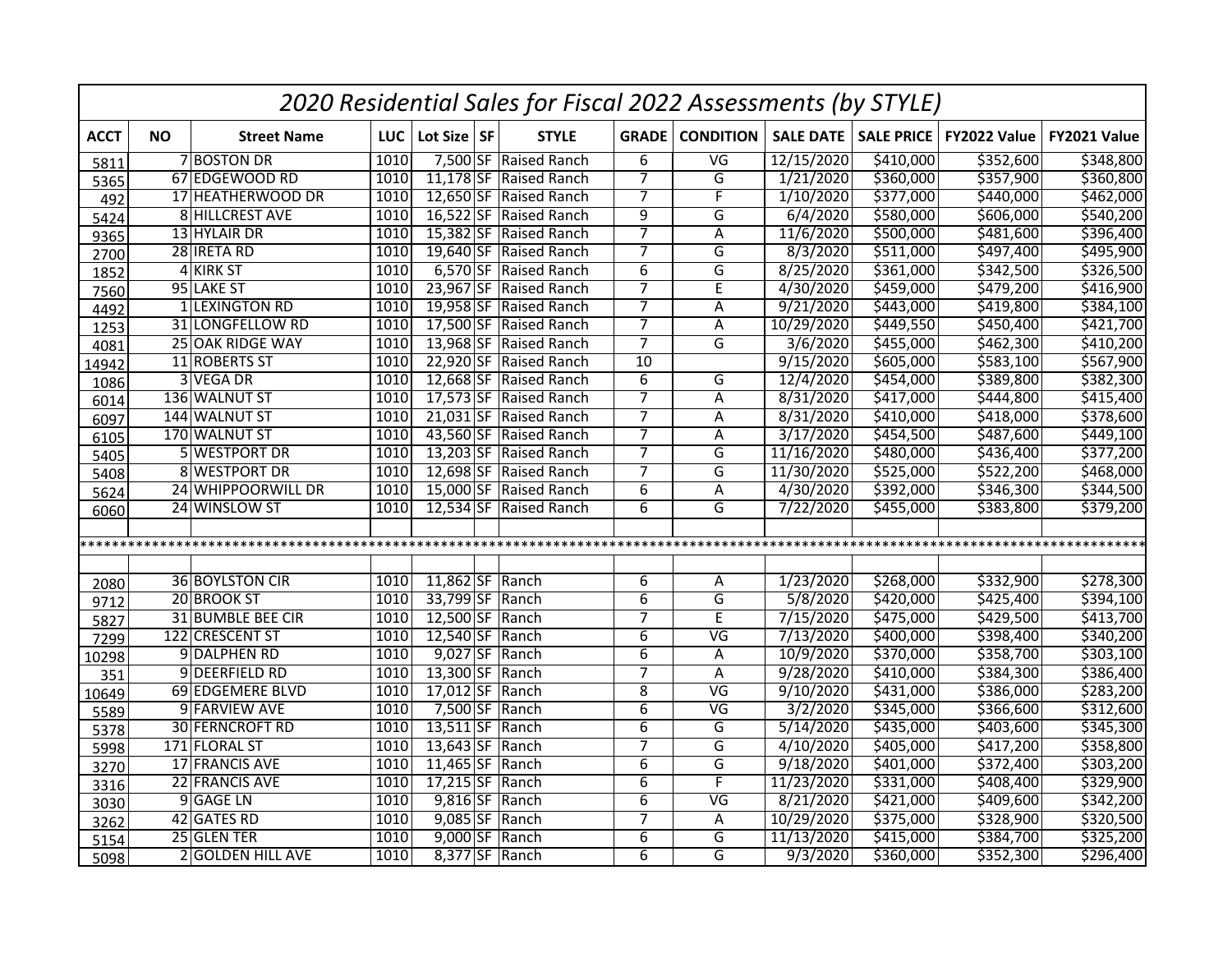|             | 2020 Residential Sales for Fiscal 2022 Assessments (by STYLE) |                       |            |                 |  |                  |                |                          |                  |                   |              |              |  |
|-------------|---------------------------------------------------------------|-----------------------|------------|-----------------|--|------------------|----------------|--------------------------|------------------|-------------------|--------------|--------------|--|
| <b>ACCT</b> | <b>NO</b>                                                     | <b>Street Name</b>    | <b>LUC</b> | Lot Size SF     |  | <b>STYLE</b>     |                | <b>GRADE</b> CONDITION   | <b>SALE DATE</b> | <b>SALE PRICE</b> | FY2022 Value | FY2021 Value |  |
| 970         |                                                               | 119 GULF ST           | 1010       | 33,661 SF Ranch |  |                  | 6              | A                        | 6/29/2020        | \$330,000         | \$353,500    | \$346,000    |  |
| 865         |                                                               | 311 GULF ST           | 1010       | 43,560 SF Ranch |  |                  | $\overline{5}$ | F                        | 1/3/2020         | \$353,000         | \$394,100    | \$386,400    |  |
| 3685        |                                                               | 16 HARVARD AVE        | 1010       | 10,000 SF Ranch |  |                  | 6              | G                        | 10/2/2020        | \$419,900         | \$417,100    | \$357,100    |  |
| 5271        |                                                               | 16 HILLCREST AVE      | 1010       | 14,110 SF Ranch |  |                  | $\overline{7}$ | G                        | 11/18/2020       | \$382,000         | \$399,800    | \$319,400    |  |
| 2341        |                                                               | 81 HOLMAN ST          | 1010       | 20,803 SF Ranch |  |                  | 7              | Α                        | 10/14/2020       | \$455,000         | \$382,000    | \$370,800    |  |
| 9371        |                                                               | <b>6 JUDICK ST</b>    | 1010       | 10,213 SF Ranch |  |                  | $\overline{6}$ | G                        | 10/16/2020       | \$390,000         | \$355,700    | \$298,400    |  |
| 10350       |                                                               | 3 KINGLET DR          | 1010       | 11,461 SF Ranch |  |                  | $\overline{6}$ | G                        | 10/30/2020       | \$410,000         | \$400,500    | \$341,300    |  |
| 5181        |                                                               | 62 LAKE ST            | 1010       | 10,563 SF Ranch |  |                  | $\overline{6}$ | $\overline{\mathsf{G}}$  | 5/5/2020         | \$429,000         | \$442,400    | \$382,000    |  |
| 4077        |                                                               | <b>6 LEONARD PKWY</b> | 1010       | 22,500 SF Ranch |  |                  | 7              | $\overline{\mathsf{VG}}$ | 8/24/2020        | \$585,000         | \$548,800    | \$479,800    |  |
| 3657        |                                                               | 11 LIBERTY DR         | 1010       |                 |  | 5,000 SF Ranch   | $\overline{7}$ | $\overline{\mathsf{VG}}$ | 10/23/2020       | \$325,000         | \$318,600    | \$228,600    |  |
| 2690        |                                                               | 220 MAIN ST           | 1010       | 28,300 SF Ranch |  |                  | $\overline{5}$ | A                        | 8/3/2020         | \$275,000         | \$278,500    | \$260,600    |  |
| 7540        |                                                               | 7 MELODY LN           | 1010       | 17,184 SF Ranch |  |                  | 6              | VG                       | 12/15/2020       | \$370,000         | \$320,100    | \$297,700    |  |
| 1252        |                                                               | 19 MERCURY DR         | 1010       | 12,500 SF Ranch |  |                  | 6              | G                        | 7/31/2020        | \$375,000         | \$331,800    | \$333,200    |  |
| 2861        |                                                               | <b>3 MONADNOCK DR</b> | 1010       | 11,068 SF       |  | Ranch            | $\overline{7}$ | Α                        | 12/16/2020       | \$320,500         | \$339,500    | \$283,500    |  |
| 1411        |                                                               | 109 NORTH ST          | 1010       | $12,900$ SF     |  | Ranch            | $\overline{6}$ | F                        | 9/21/2020        | \$325,000         | \$302,400    | \$317,300    |  |
| 10231       |                                                               | <b>392 OAK ST</b>     | 1010       | $8,849$ SF      |  | Ranch            | $\overline{6}$ | G                        | 9/17/2020        | \$374,500         | \$369,700    | \$313,300    |  |
| 4609        |                                                               | 45 ODONNELL AVE       | 1010       | $12,513$ SF     |  | Ranch            | 8              | Α                        | 1/27/2020        | \$498,000         | \$517,600    | \$508,600    |  |
| 6670        |                                                               | 154 OLD MILL RD       | 1010       | 13,348 SF Ranch |  |                  | $\overline{7}$ | A                        | 4/7/2020         | \$340,500         | \$390,400    | \$331,400    |  |
| 3300        |                                                               | 22 PATON RD           | 1010       | 13,500 SF       |  | Ranch            | $\overline{9}$ | $\overline{\mathsf{VG}}$ | 11/24/2020       | \$515,000         | \$450,100    | \$337,400    |  |
| 922         |                                                               | 10 RIDGE RD           | 1010       | 20,280 SF Ranch |  |                  | 7              | G                        | 9/18/2020        | \$422,800         | \$410,500    | \$394,800    |  |
| 9283        |                                                               | 4 ROMAN DR            | 1010       | $14,224$ SF     |  | Ranch            | $\overline{6}$ | A                        | 12/29/2020       | \$360,000         | \$371,600    | \$329,700    |  |
| 2231        |                                                               | 8 RUTHEN CIR          | 1010       | 16,597 SF Ranch |  |                  | 7              | G                        | 1/3/2020         | \$440,000         | \$442,800    | \$427,200    |  |
| 2096        |                                                               | <b>19 SATURN DR</b>   | 1010       | 17,139 SF Ranch |  |                  | $\overline{6}$ | $\overline{G}$           | 1/30/2020        | \$449,000         | \$393,100    | \$357,000    |  |
| 834         |                                                               | 63 SEWALL ST          | 1010       | 43,560 SF Ranch |  |                  | 6              | A                        | 4/15/2020        | \$317,500         | \$402,100    | \$357,700    |  |
| 1927        |                                                               | 43 SHIRLEY RD         | 1010       | 20,708 SF Ranch |  |                  | 6              | $\overline{F}$           | 4/15/2020        | \$330,000         | \$303,400    | \$319,000    |  |
| 2287        |                                                               | 28 SPRING CIR         | 1010       | 17,694 SF Ranch |  |                  | $\overline{6}$ | G                        | 2/18/2020        | \$312,450         | \$336,700    | \$334,000    |  |
| 5374        |                                                               | 92 SUMMER ST          | 1010       | 13,000 SF Ranch |  |                  | $\overline{8}$ | $\overline{\mathsf{G}}$  | 11/4/2020        | \$440,800         | \$448,100    | \$382,700    |  |
| 10333       |                                                               | 39 TANAGER DR         | 1010       | 38,738 SF Ranch |  |                  | $\overline{6}$ | A                        | 3/26/2020        | \$375,000         | \$418,200    | \$368,300    |  |
| 2071        |                                                               | 38 VEGA DR            | 1010       | 17,975 SF Ranch |  |                  | $\overline{6}$ | $\overline{\mathsf{G}}$  | 6/26/2020        | \$415,000         | \$357,800    | \$345,700    |  |
| 1181        |                                                               | 11 VENUS DR           | 1010       | 12,500 SF Ranch |  |                  | 6              | G                        | 10/8/2020        | \$385,000         | \$327,900    | \$319,800    |  |
| 8372        |                                                               | 23 VILLA RD           | 1010       | 10,000 SF Ranch |  |                  | 6              | $\overline{F}$           | 5/14/2020        | \$315,000         | \$295,700    | \$289,900    |  |
| 1540        |                                                               | 8 VISTA DR            | 1010       |                 |  | $9,420$ SF Ranch | 7              | G                        | 1/24/2020        | \$344,500         | \$356,700    | \$346,500    |  |
| 3741        |                                                               | 31 WASHINGTON ST      | 1010       | 10,000 SF Ranch |  |                  | 6              | Α                        | 1/10/2020        | \$300,000         | \$367,300    | \$314,700    |  |
| 3920        |                                                               | 35 WASHINGTON ST      | 1010       | 10,000 SF Ranch |  |                  | $\overline{6}$ | $\overline{G}$           | 2/18/2020        | \$360,000         | \$376,800    | \$300,100    |  |
| 3702        |                                                               | 39 WASHINGTON ST      | 1010       | 10,000 SF Ranch |  |                  | $\overline{6}$ | G                        | 2/14/2020        | \$393,500         | \$383,800    | \$327,500    |  |
| 5662        |                                                               | 70 WASHINGTON ST      | 1010       | 10,000 SF Ranch |  |                  | $\overline{6}$ | G                        | 7/31/2020        | \$429,000         | \$407,800    | \$348,800    |  |
| 2910        |                                                               | <b>8 WESTVIEW AVE</b> | 1010       | 14,000 SF Ranch |  |                  | $\overline{6}$ | A                        | 1/2/2020         | \$340,000         | \$403,500    | \$402,600    |  |
| 9009        |                                                               | 94 WORTHINGTON AVE    | 1010       | 12,317 SF Ranch |  |                  | $\overline{8}$ | $\overline{\mathsf{VG}}$ | 12/2/2020        | \$370,000         | \$330,000    | \$250,200    |  |
|             |                                                               |                       |            |                 |  |                  |                |                          |                  |                   |              |              |  |